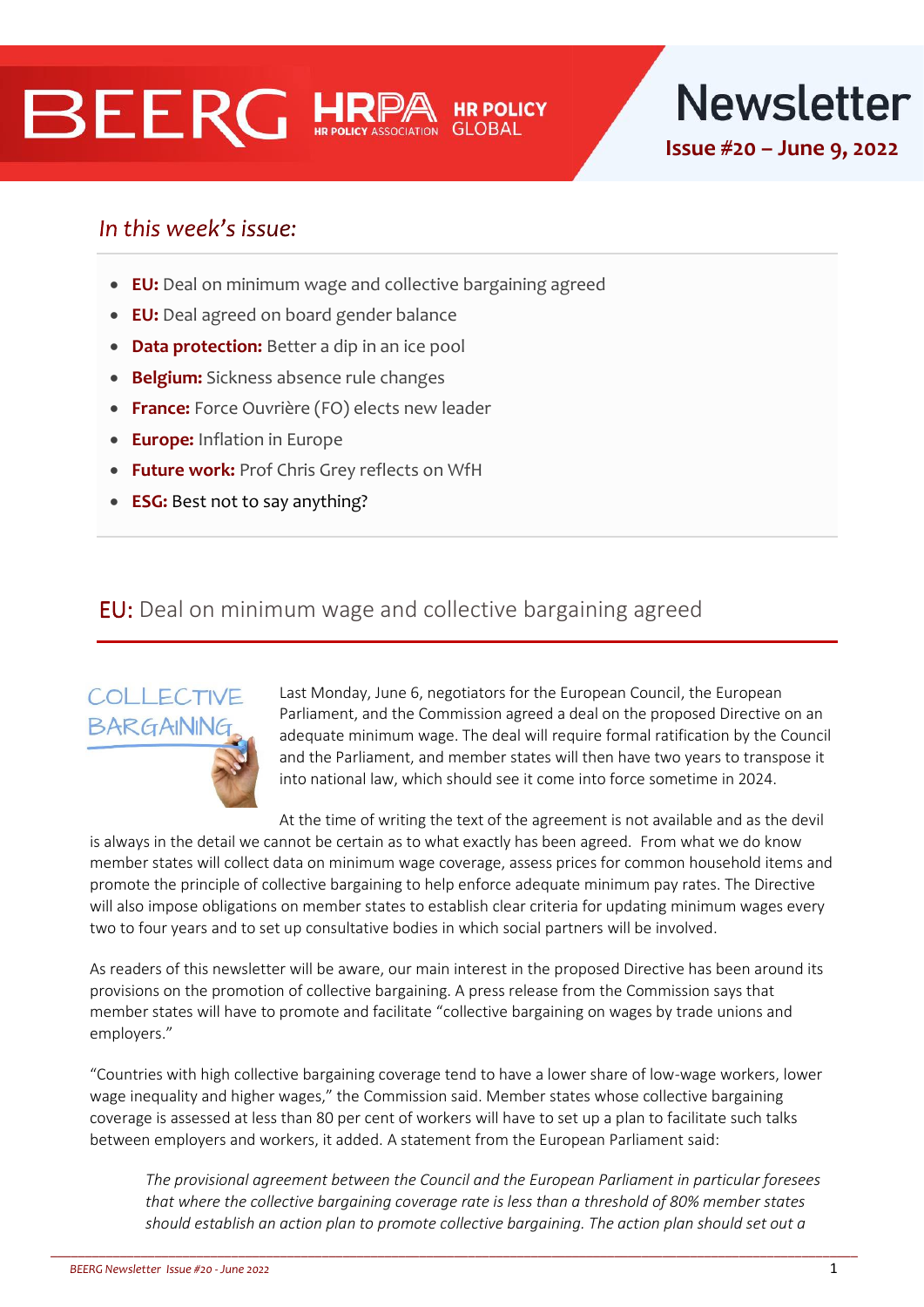*clear timeline and concrete measures to progressively increase the rate of collective bargaining coverage.*

However, as the text of the agreed Directive is not yet available, how extensive this obligation will be is unclear. No doubt, there will be considerable debate around this issue in members states, where collective bargaining coverage is low, or in which employers are not obliged to recognise trade unions.

"This is a good day for social Europe. We have reached an agreement on the directive on adequate minimum wages in the EU. This is especially important at a time when many households are worried about making ends meet," said Nicolas Schmit, European commissioner for jobs and social rights.

#### EU: Deal agreed on board gender balance

Agreement has been reached between the European Parliament and the Council on the Directive on improving the gender balance among non-executive directors of listed companies [proposed by the](https://eur-lex.europa.eu/legal-content/EN/TXT/PDF/?uri=CELEX:52012PC0614&from=EN)  [Commission](https://eur-lex.europa.eu/legal-content/EN/TXT/PDF/?uri=CELEX:52012PC0614&from=EN) in 2012. According to the Commission,



*Europe has many highly qualified women with 60% of current university graduates being female. Nevertheless, women are* 

*underrepresented in high-level positions, including in corporate boards and the progress is very slow. Only a third of members of non-executive corporate boards are women and this is even less among executive boards.* 

The Directive sets a target for EU companies listed on the EU stock exchanges to accelerate the reach of better gender balance. It sets a share of 40% of the underrepresented sex among non-executive directors and 33% among all directors. These companies must ensure that board appointment procedures are clear and transparent, and that applicants are assessed objectively based on their individual merits, irrespective of gender.

The agreed Directive will push gender balance on corporate boards of listed companies across the EU, while allowing for flexibility for member states that have adopted equally effective measures. This flexibility will allow for the suspension of the procedural requirements set out in the Directive. The main elements of the Directive are:

- At least 40% of the underrepresented gender must be represented in non-executive boards of listed companies or 33% among all directors. Member States have to ensure that companies strive to achieve this objective. Those companies that do not achieve those objectives must apply transparent and gender-neutral criteria in the appointment of directors and prioritise the underrepresented sex where two candidates of different sexes are equally qualified.
- Clear and transparent board appointment procedures with objective assessment based on merit, irrespective of gender. The selection procedure of non-executive directors will need to comply to the following binding measures:
	- Where two candidates of different sexes are equally qualified, preference shall be given to the candidate of the underrepresented sex, in companies where the target for gender balance is not achieved.
	- Companies must disclose their qualification criteria should the unsuccessful candidate request it. Companies are further responsible to prove no measures were transgressed, if there is suspicion that an unsuccessful candidate of the underrepresented sex was equally qualified.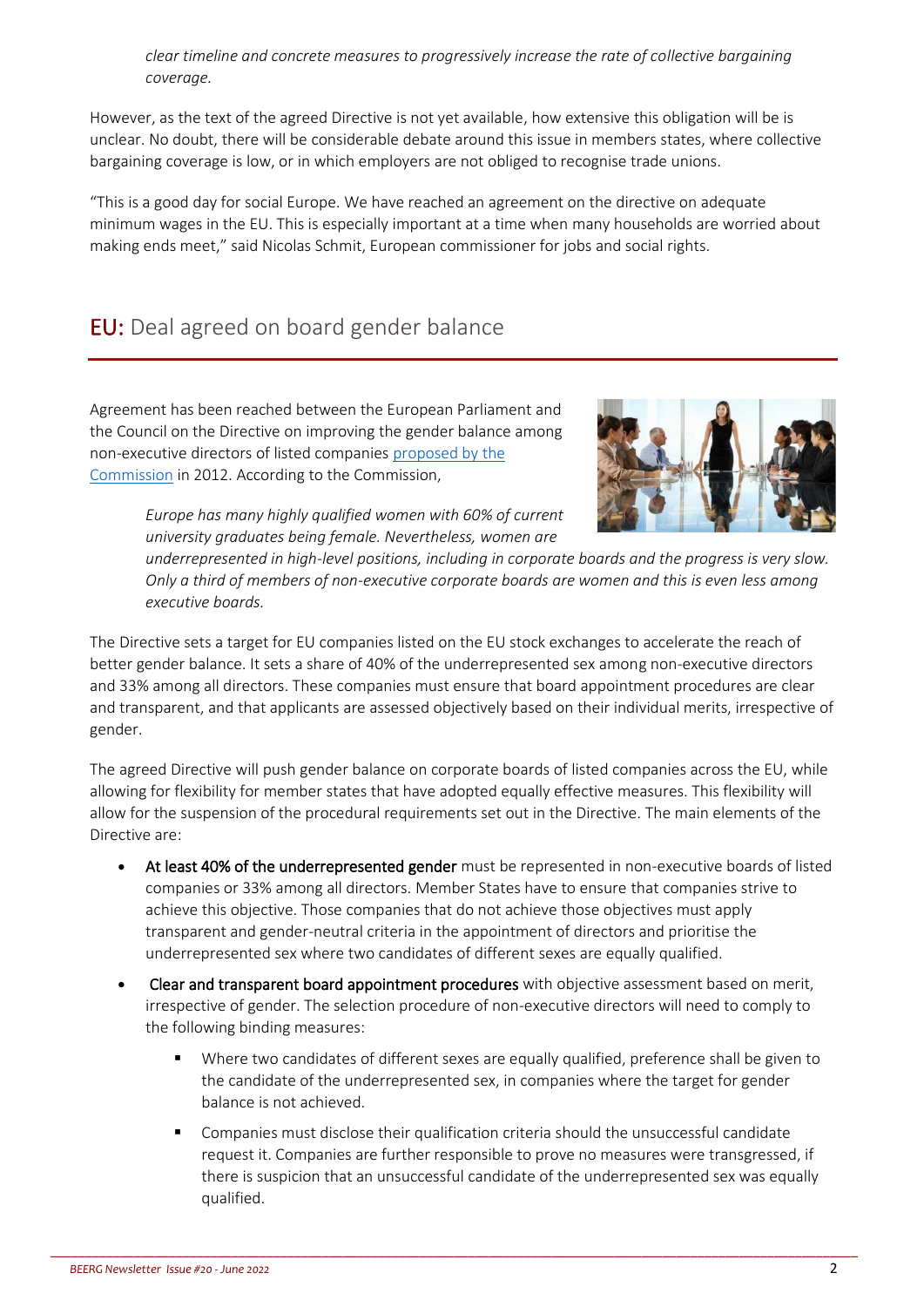- Companies must undertake individual commitments to reach gender balance among their executive directors.
- Companies that fail to meet the objective of this Directive must report the reasons and the measures they are taking to address this shortcoming.
- Member States' penalties for companies that fail to comply with selection and reporting obligations must be effective, proportionate, and dissuasive They could include fines and nullity or annulment of the contested director's appointment. Member States shall also publish information on companies' that are reaching targets, which would serve as peerpressure to complement enforcement ("faming" provision).

Once formally adopted, member states will have two years in which to transpose the Directive into national law.

#### Data protection: better a dip in an ice pool



Whenever we mention the GDPR or data protection laws in this newsletter eyes roll to heaven and a dip in an ice pool seems joyous by comparison. We understand the feeling. It used to be said that pension specialists made accountants look exciting. Pension specialists will be forever grateful that the GDPR text and number crunchers came along to rescue them from that underserved position at the bottom of the excitement league.

Nonetheless, human resource and labour relations executives need to understand the basics of data protection law and, increasingly, how it will interact with the use of algorithms in decision making. Members of works councils and union delegations certainly will.

For European executives in US-based companies one area of the GDPR they need to know is how data can be legally transferred from the EU to the US. With the Privacy Shield struck down by the European Court and its replacement not yet in place, the main conduit for the transfer of data is Standard Contractual Clauses.

The EU has now published a handy Q+A guide to such clauses [here.](https://ec.europa.eu/info/sites/default/files/questions_answers_on_sccs_en.pdf) We are not suggesting that you rush off and read it. But we would advise saving a copy to be consulted if and when your works councils or your European Works Council asks questions about the issue.

\_\_\_\_\_\_\_\_\_\_\_\_\_\_\_\_\_\_\_\_\_\_\_\_\_\_\_\_\_\_\_\_\_\_\_\_\_\_\_\_\_\_\_\_\_\_\_\_\_\_\_\_\_\_\_\_\_\_\_\_\_\_\_\_\_\_\_\_\_\_\_\_\_\_\_\_\_\_\_\_\_\_\_\_\_\_\_\_\_\_\_\_\_\_\_\_\_\_\_\_\_\_\_\_\_\_\_\_\_\_\_\_\_\_\_\_

#### Belgium: Sickness absence rule changes



According to Belgiu[m newspaper reports,](https://www.lesoir.be/446361/article/2022-06-03/il-ne-faudra-plus-de-certificat-medical-pour-un-jour-dabsence) a number of changes covering sickness absence are on the way. Employees will no longer need a medical cert if they are absent for just one day. This is seen by the government as relieving pressure on doctors to provide such certs.

Further, it will be unlawful to dismiss an employee during the first nine months of absence. Employees returning from long-term absence will be entitled to work less than a third of their weekly schedule and may opt to work just three hours a day.

We will publish fuller details when they are available.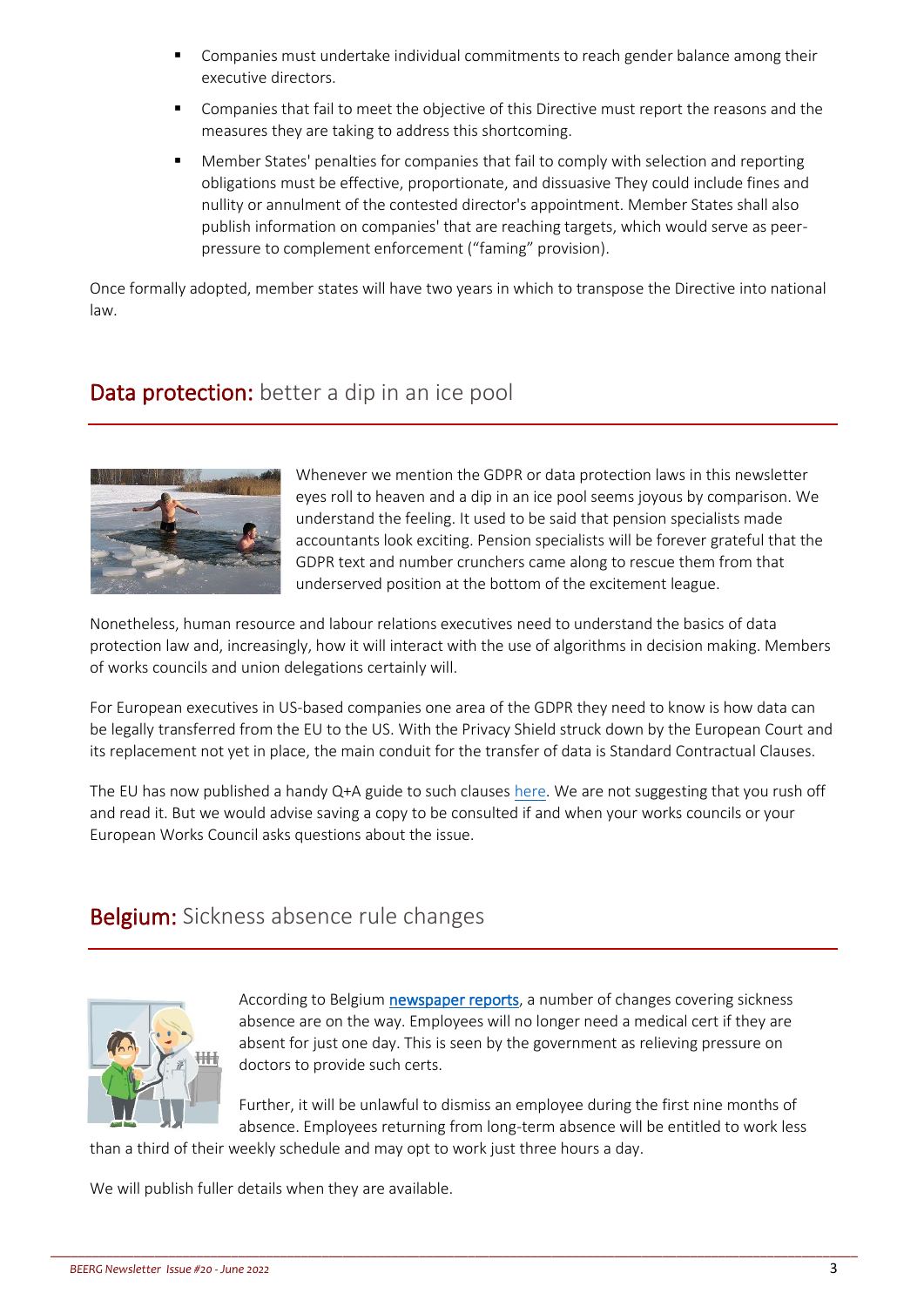

Frédéric Souillot, previously chief of the metalworkers' section, has been elected as the new general secretary of Force Ouvrière (FO), the third largest French trade union federation. FO is a fractious organisation, made-up of "reformists" - those willing to negotiate - and Trotskyists and anarchists, who favour a more confrontation approach to "capitalism" and the "state".

Souillot has led the metalworkers since 2008 and had been a member of FO's executive board since 2015. His election at a conference of the union last week comes after several turbulent years for FO, which saw the resignation of a previous general secretary, Pascal Pavageau, when it was discovered that he had a "black" file on union rivals.

The conference ended with the federation united in its determination to fight President Macron's plan to raise the pension age from 62 to 65. FO wants to see it brought down to 60. The union will also focus on works council elections in the civil service later this year, its traditional stronghold.

### Europe: Inflation in Europe

*An interesting chart from the French government based on Eurostat data:* 



\_\_\_\_\_\_\_\_\_\_\_\_\_\_\_\_\_\_\_\_\_\_\_\_\_\_\_\_\_\_\_\_\_\_\_\_\_\_\_\_\_\_\_\_\_\_\_\_\_\_\_\_\_\_\_\_\_\_\_\_\_\_\_\_\_\_\_\_\_\_\_\_\_\_\_\_\_\_\_\_\_\_\_\_\_\_\_\_\_\_\_\_\_\_\_\_\_\_\_\_\_\_\_\_\_\_\_\_\_\_\_\_\_\_\_\_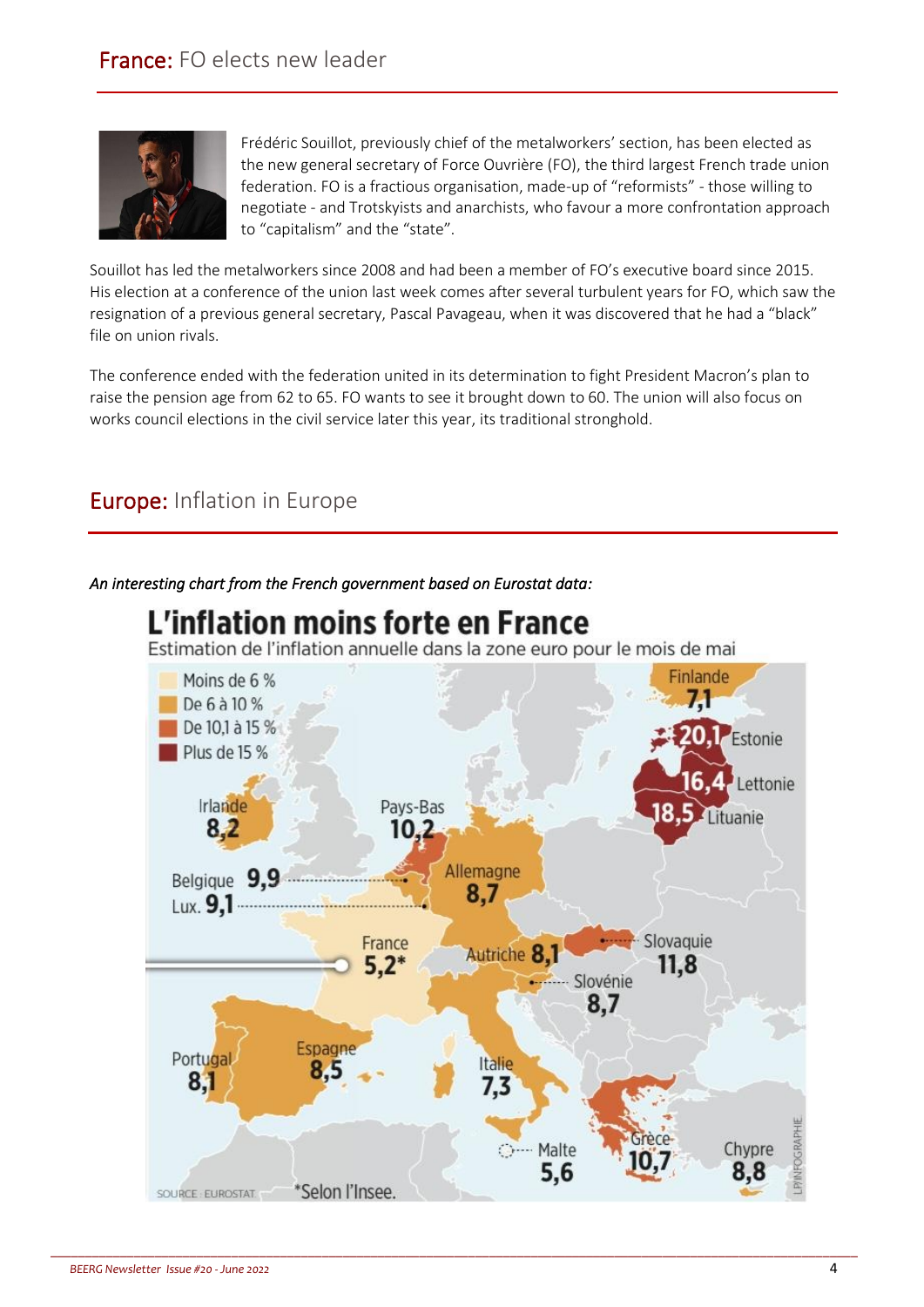

Chris Grey is Emeritus Professor of Organization Studies at Royal Holloway, University of London, and was previously a Professor at Cambridge University and Warwick University. While Chris is publicly best known for his weekly blog on Brexit – it would be an understatement to say he is not a fan – professionally his field has always been organisational studies. Here he offers some reflections on the debate about working from home, or away from the office: [https://author](https://author-chrisgrey.blogspot.com/)[chrisgrey.blogspot.com/](https://author-chrisgrey.blogspot.com/)

#### ESG: Best not to say anything?



*A warning to all senior executives… think before you speak…* Simon Henry is the founder, main shareholder and CEO of the New Zealand-based chemical logistics and manufacturing company DGL. Henry gave an interview to National Business Review, according to a report in the *Financial Times.*

Henry opted to compare his fast-growing business to the meal kit delivery business My Food Bag, which floated at the same time as DGL but has since nearly halved in value. He aimed his comments at My Food Bag's founder, Nadia Lim, who, he said, used her "sensuality" to sell the company.

*"I can tell you, and you can quote me,"* Henry told the NBR reporter, *"when you've got Nadia Lim, when you've got a little bit of Eurasian fluff in the middle of your prospectus with a blouse unbuttoned showing some cleavage, and that's what it takes to sell your scrip, then you know you're in trouble."*

Lim, one of the best-known entrepreneurs in New Zealand after appearing on *MasterChef* and *Dancing With the Stars*, said the remarks by Henry could have a wider impact on younger women and people of colour who may hear such things and feel less capable than their peers.

NZ prime minister Jacinda Ardern described the comments as *"insulting to all women",* while Nicola Willis, deputy leader of the opposition National party, said Henry had a *"completely outdated world view"*. Some investors who said they would no longer buy DGL stock and Ixom, one of its biggest customers, expressed concern at the "insulting" language.

According to the *Financial Times,* "…the reputational damage for DGL was spectacular, suggesting comparisons with the famous gaffe by British businessman Gerald Ratner who referred to the products of his British jewellery chain as "total crap"."

## 3EERG **COMMENT**

*ESG issues are of increasing concern to multinational companies. But company leaders can be pulled in different directions by competing stakeholders. Disney's experience in Florida is a recent example, with management being pushed in one direction over LGBT rights by employees, while the government of Florida, a significant stakeholder given Disney's tax status, had a radically different agenda… something that plays well in California may not play so well in Saudi Arabia?* 

These and other issues will be discussed during our upcoming online global webinar program: Executive Training: Fundamentals of Global LR: June 28 – 30 – [Registration page HERE](https://hrpolicy.force.com/ltememberportal/s/lt-event?id=a1Y1U000004bt05UAA)

\_\_\_\_\_\_\_\_\_\_\_\_\_\_\_\_\_\_\_\_\_\_\_\_\_\_\_\_\_\_\_

\_\_\_\_\_\_\_\_\_\_\_\_\_\_\_\_\_\_\_\_\_\_\_\_\_\_\_\_\_\_\_\_\_\_\_\_\_\_\_\_\_\_\_\_\_\_\_\_\_\_\_\_\_\_\_\_\_\_\_\_\_\_\_\_\_\_\_\_\_\_\_\_\_\_\_\_\_\_\_\_\_\_\_\_\_\_\_\_\_\_\_\_\_\_\_\_\_\_\_\_\_\_\_\_\_\_\_\_\_\_\_\_\_\_\_\_